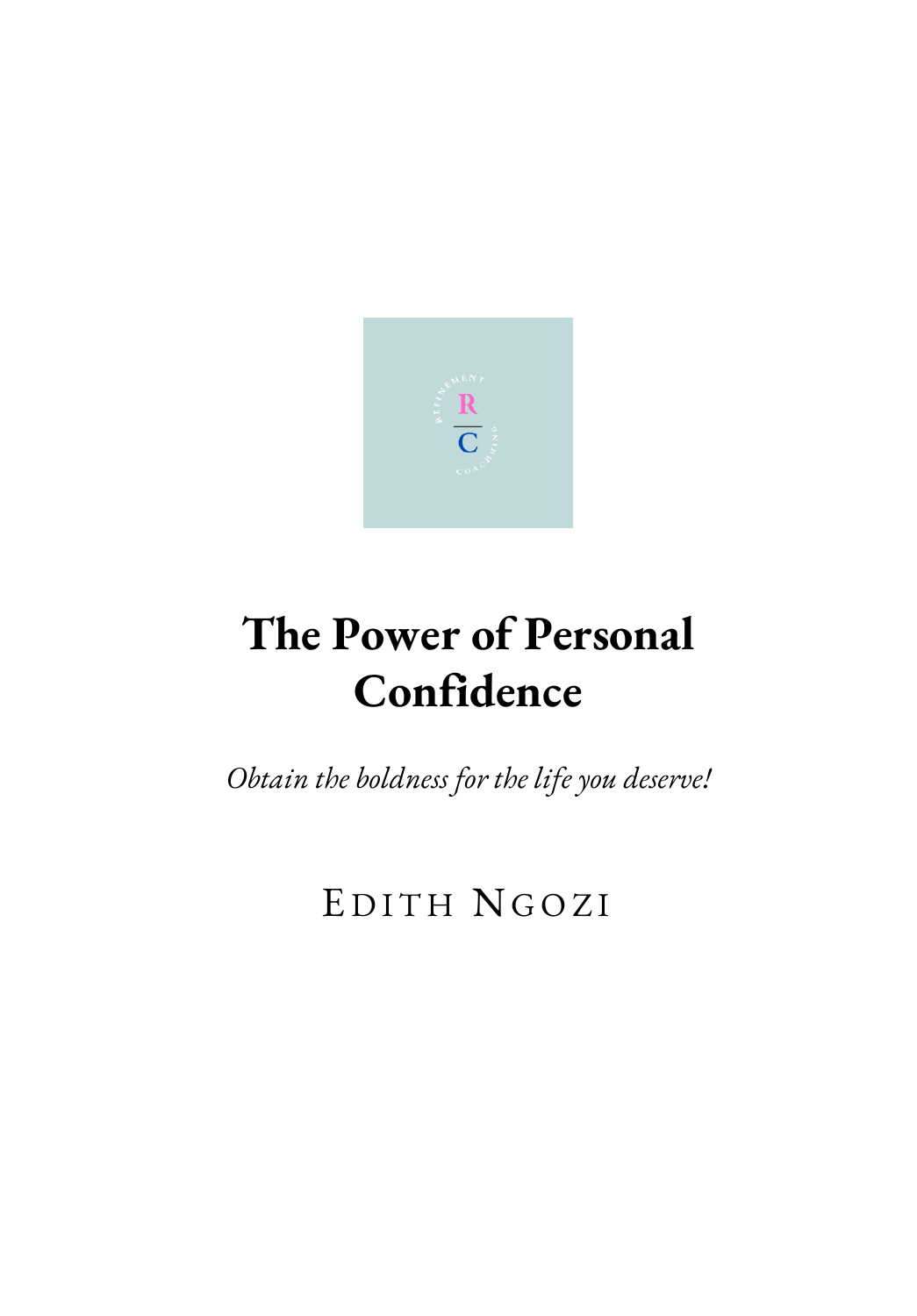### **Copyright © 2022 Edith Ngozi**

All rights reserved. No portion of this book may be reproduced in any form without permission from the publisher, except as permitted by U.S. copyright law. For permissions contact: [coach@refinementcoaching.net](mailto:coach@refinementcoaching.net)

eBook ISBN: ISBN 978-1-956 525-53-3

<https://refinementcoaching.subscribemenow.com/>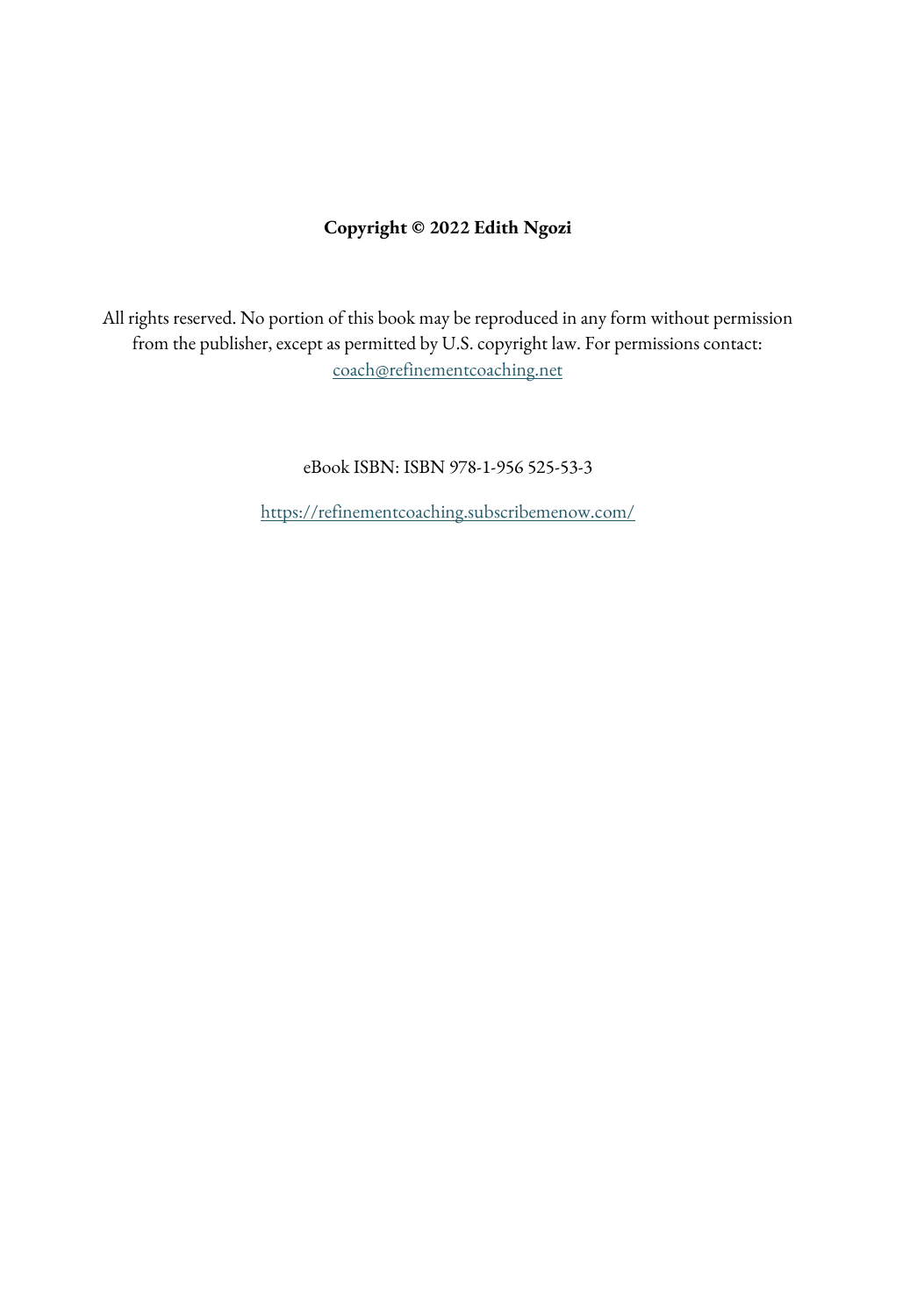### Table of Contents

### The Power of Personal Confidence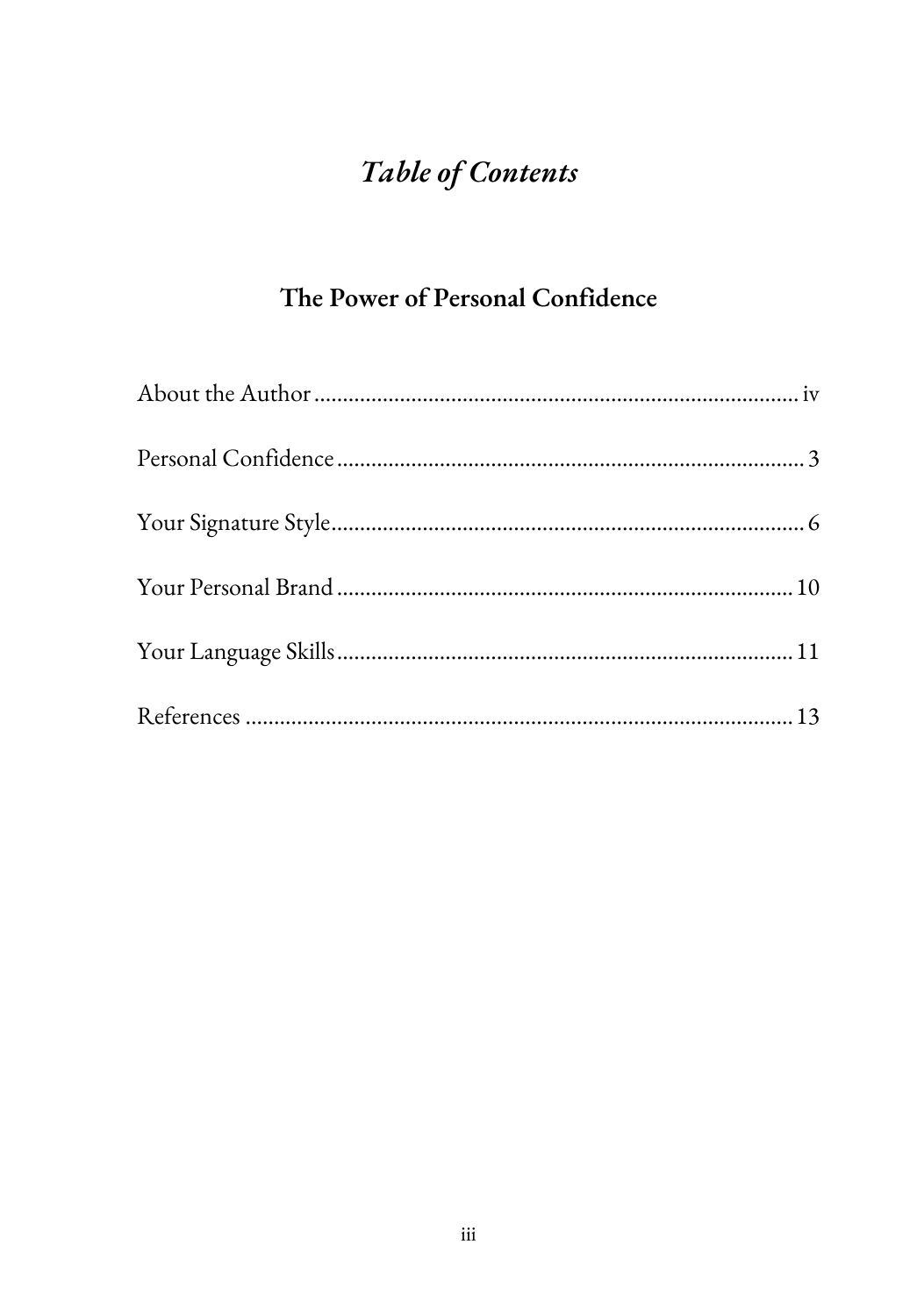# <span id="page-3-0"></span>About the Author

Edith Ngozi is a certified confidence coach, a certified style coach, and image consultant with over 20 years of experience in coaching, training, sales, public speaking, negotiation, conflict resolution, and more.

Her courses empower people to break free from limiting negative cycles, to emerge confident and successful in all areas of life.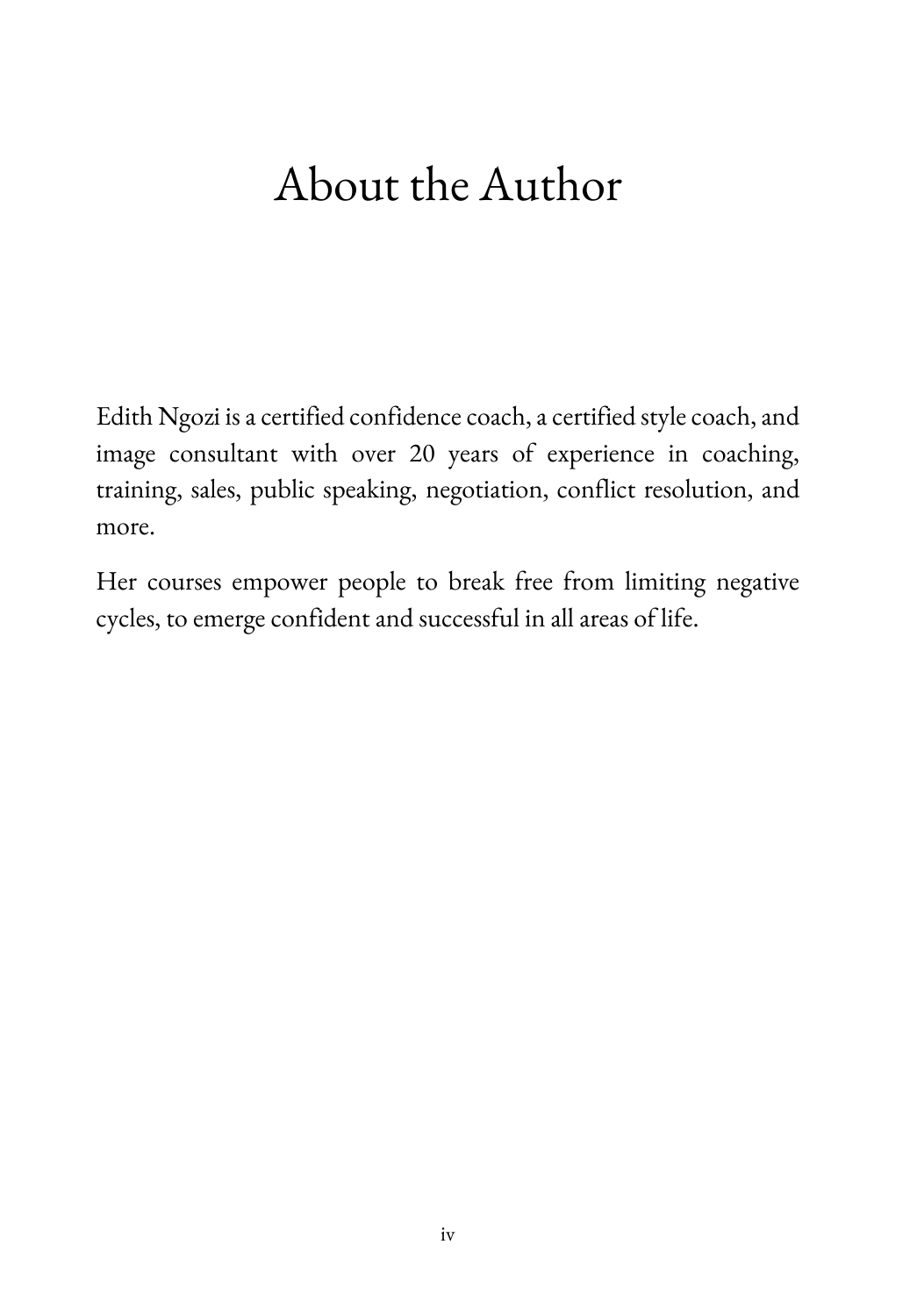*"Confidence is a funny thing—*" *you can't create it from thin air, and if you fake it, then you're probably going to be anxious that people will find out. On the other hand, without confidence, success in most things is nearly impossible."* – Scott Adams

At some point in our lives, we all feel let down about one thing or the other and we become determined to do what it takes to see the changes we desire. We strive to do better at work, be better parents, or eat healthier, but how often do these changes last?

Brain science and social research confirm that we can literally rewire our brains, and this is called neuroplasticity. Neuroplasticity is a complex concept, but according to Associate Professor Michael Valenzuela, "it refers to the biological changes that occur in the brain in response to a change in the real world or a new experience."

The human brain, just like computers, can receive hardware updates, and this happens on a daily basis as we adapt to new circumstances. But the good news is we can encourage and stimulate it. You can learn to love yourself and discover a true sense of joy and peace. You can recognize how you constantly attack yourself and rewire your thoughts and actions for a more positive life experience.

You can learn confidence, style, charisma, oratory skills, the works. The only question is: Are you willing?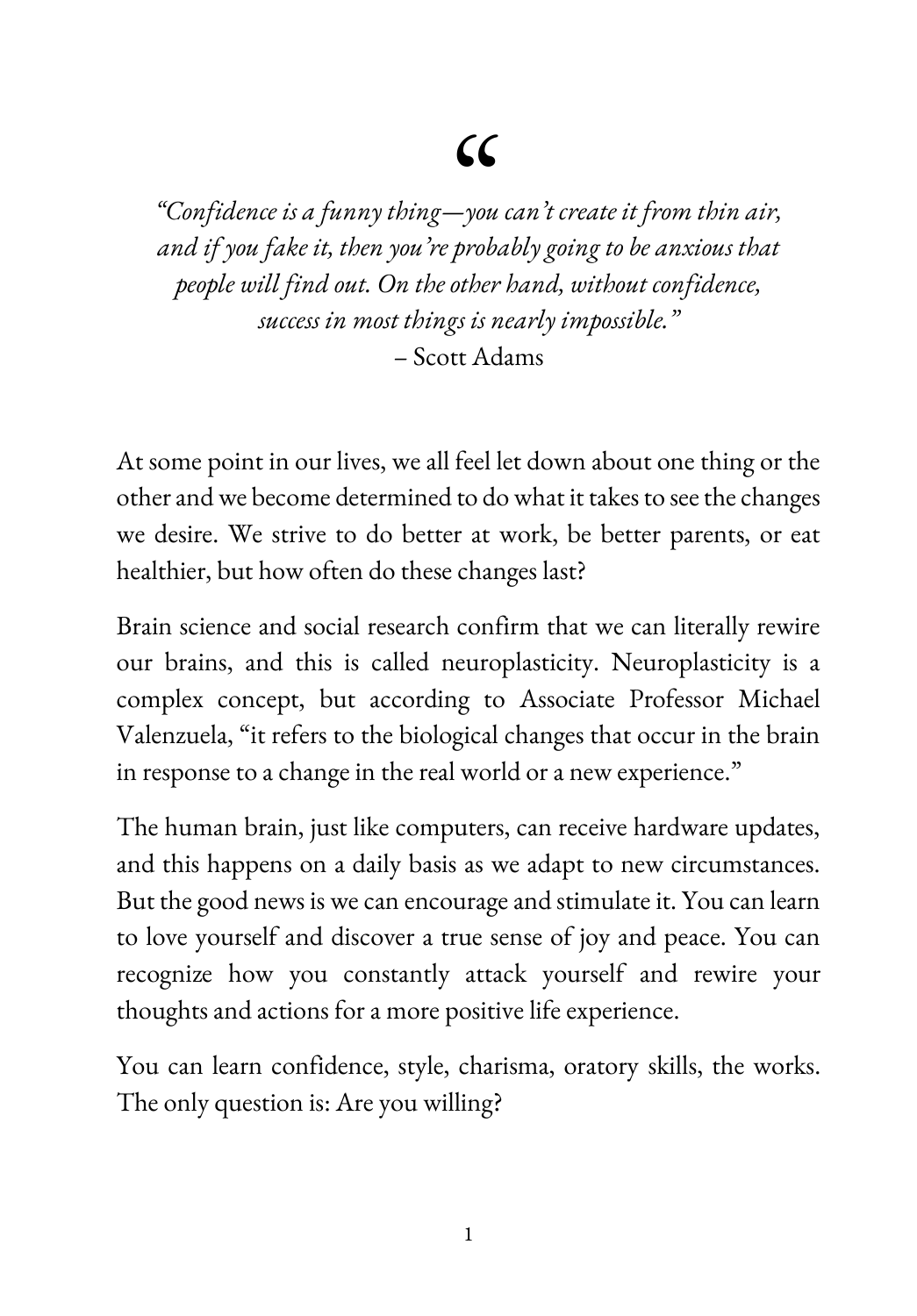Can you leave your comfort zone to grasp a once-in-a-lifetime opportunity for a total head-to-toe makeover and revamp?

It's left for you to answer that question at the end of this book. But before you make your decision, let's expand on the crucial aspects of your life that may need a total factory reset.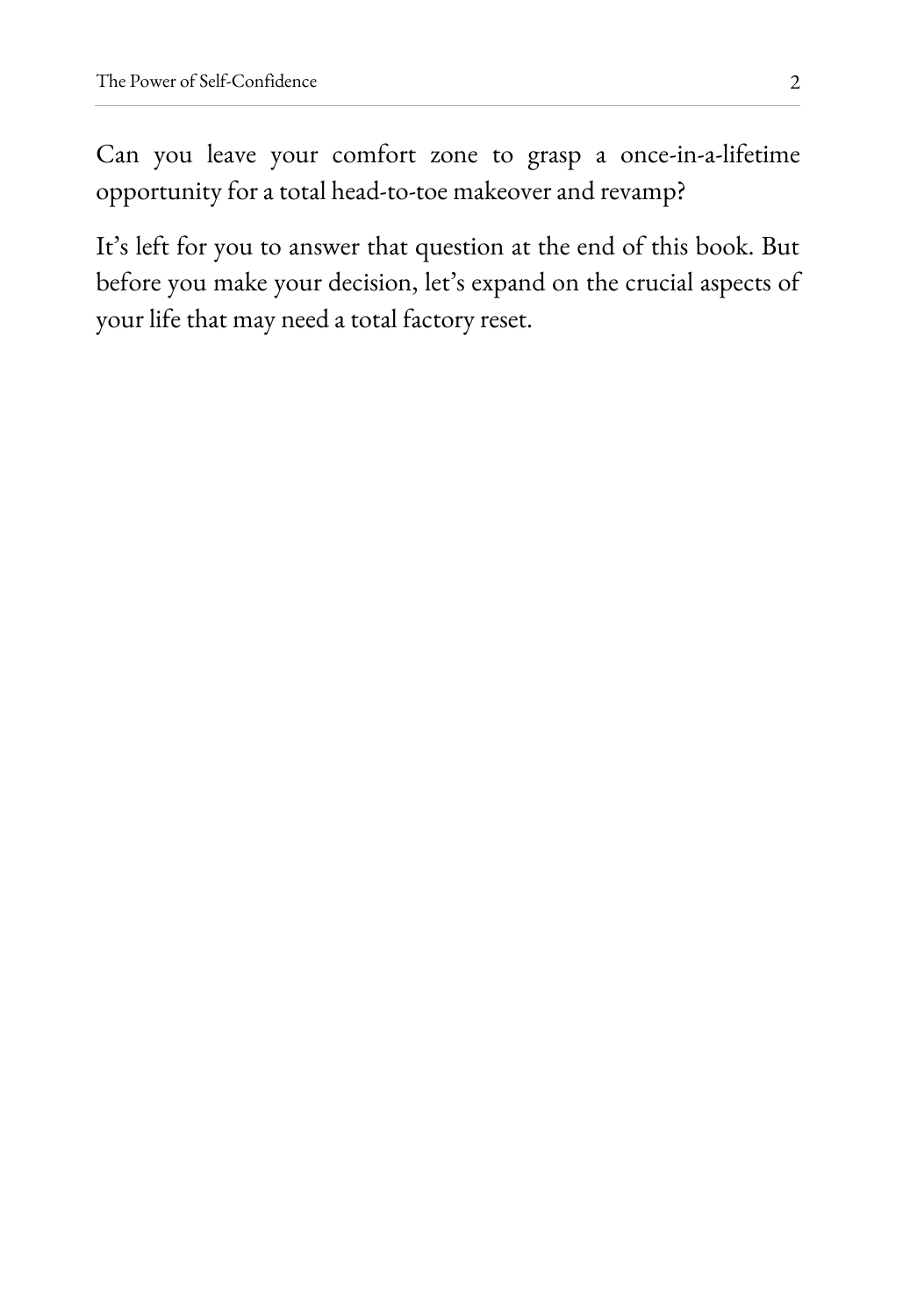### <span id="page-6-0"></span>Personal Confidence

Many people struggle with poor self-confidence, as well as poor selfesteem. They are not the same. They wake up every day convinced of their inadequacy and feel no need to position themselves for opportunities to further their goals, costing them a fortune in terms of jobs, connections, and so much more.

They have no faith that they can do better and never try. A dearth of personal confidence causes low self-esteem, and you need to discard that mentality to move ahead in life.

The first step to defining self-confidence and subsequently cultivating a healthy level is to do away with these preconceived notions that define personal confidence through the fictional eyes of television ads, sensational articles, and good books. Self-confidence is not found inexpensive clothes, and wealthy people do not automatically have one.

While good grooming certainly has its charm, true personal confidence cannot be photoshopped—it can only be developed. You can put it this way; you cannot buy confidence; you can only become it.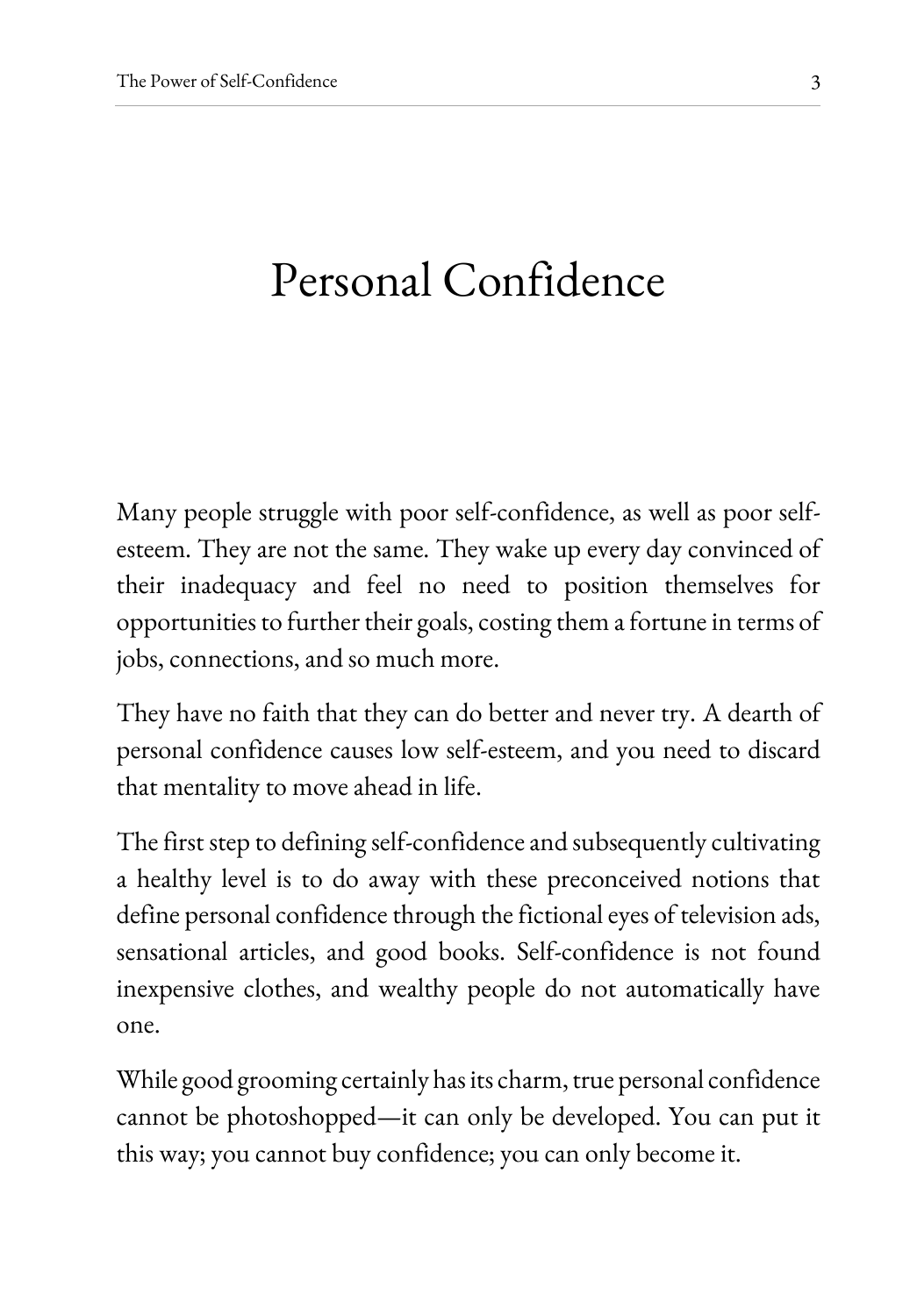Thus, even seasoned CEOs and capable business owners need a dose of self-confidence. What then is self-confidence? According to Psychology Today, self-confidence is a belief in oneself, the conviction that one can meet life's challenges and succeed—and the willingness to act accordingly.<sup>i</sup>

Personal-confidence isn't the absence of fear; it's acknowledging your fear and anxiety but taking action despite them.

Personal confidence is an integral recipe for success in all areas of life and is greatly influenced by our self-esteem and self-image.

According to Nathaniel Branden, a psychotherapist, and writer, in his book, The Psychology of Self-Esteem, "Self-esteem, fully realized, is the experience that we are appropriate to life and to the requirements of life."ii It is the belief that we are worthy of good experiences and things.

Those lacking self-esteem often develop a strong critical inner voice that often contributes to sadness, anxiety, or rage. This could very much lead to a self-perpetuating cycle of negative thoughts which persuades them of their supposed incapability, causing negative expectations for the future and discouraging them from trying.

On the other hand, self-image is our perception of ourselves; it is the picture in our minds when we think about our actions or interactions.

For instance, feeling uncomfortable or self-conscious about your appearance is a self-image problem.<sup>iii</sup>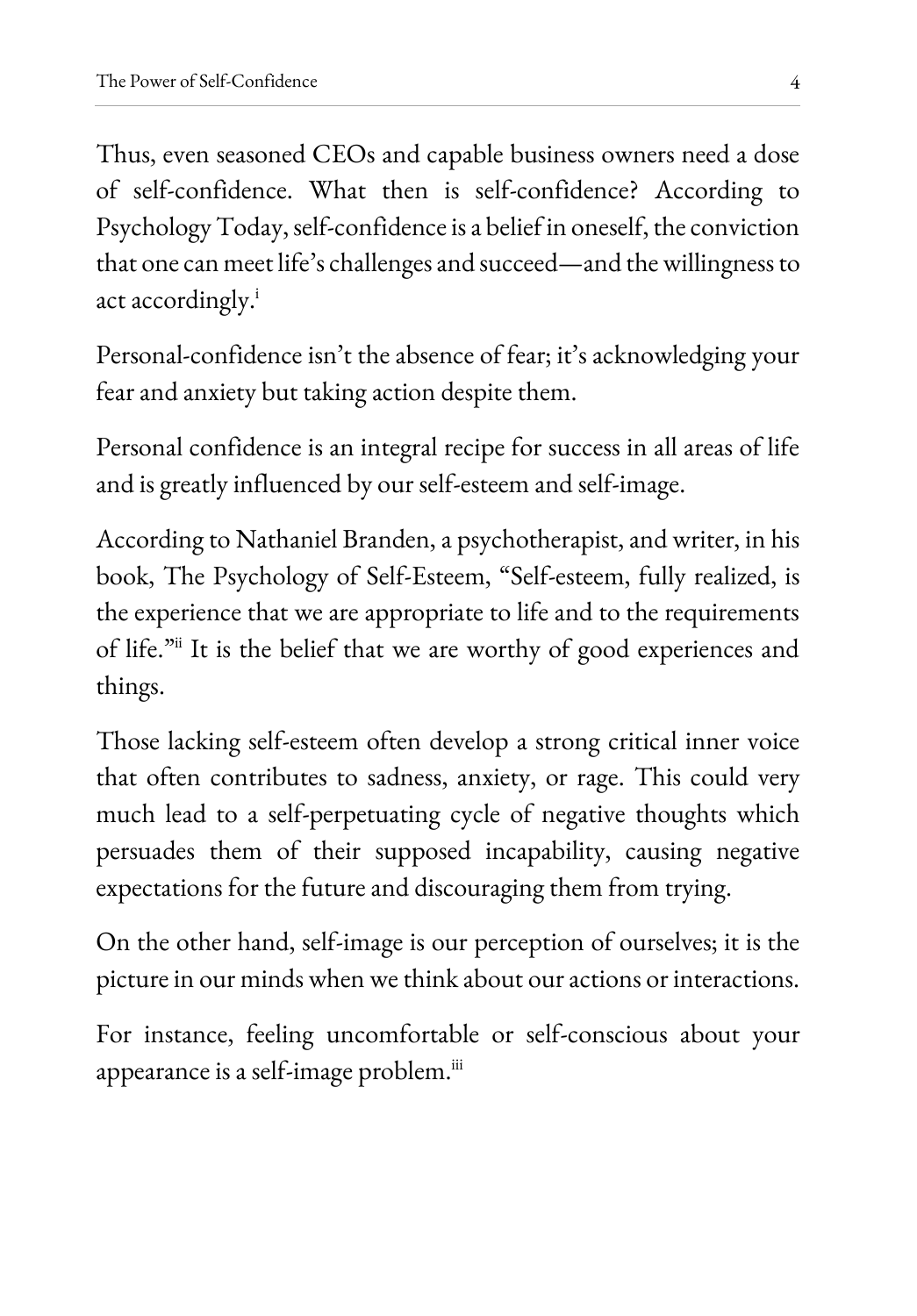When you're particular about how you appear in people's minds, it can affect how you work, play, or live your life in general. You limit yourself when you second-guess your skills and appearance, thus giving away your power.

Once you change your perception of yourself, you are well on your way to achieving high personal-confidence and consequently breaking out of your self-imposed cage.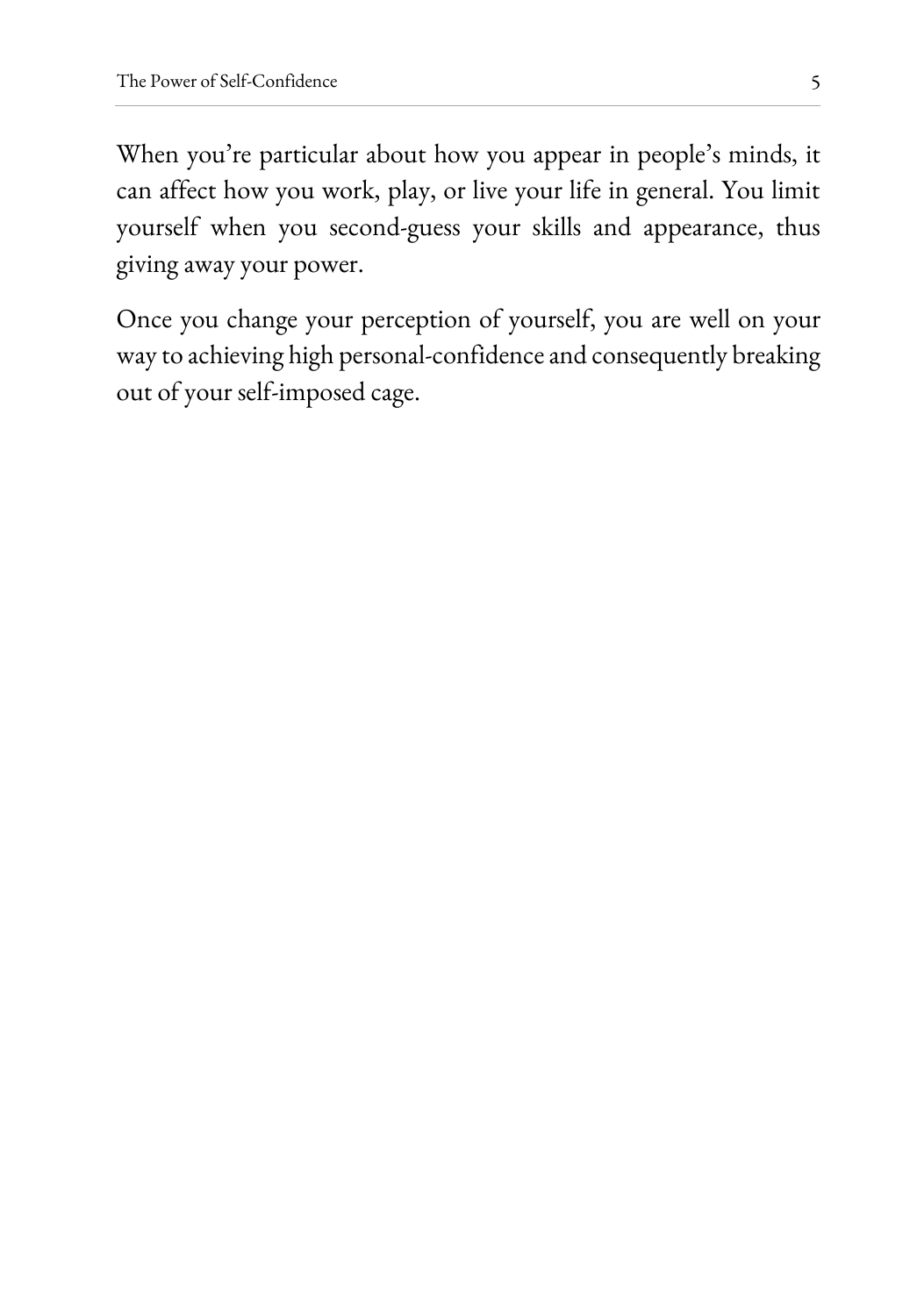## <span id="page-9-0"></span>Your Signature Style

Famous journalist and Vogue editor Anna Wintour once said, "Create your own style… let it be unique for yourself and yet identifiable for others."

Everyone needs a signature style. Your colleagues, employees, employers, and friends should have a distinct impression of your appearance whenever your name is mentioned.

A signature style is a physical representation of your essence. In simpler terms, it means having a unique dressing that's sophisticated and aptly describes your whole vibe.

Like self-confidence, you can cultivate a signature style. All you need to do is find a theme that best describes your inner self, then create and style your wardrobe to suit that theme.

However, this is a delicate process that can take a lot of time if you're not properly guided. But in the right hands, and with enough help, you can identify all the factors that contribute to your style. These factors include;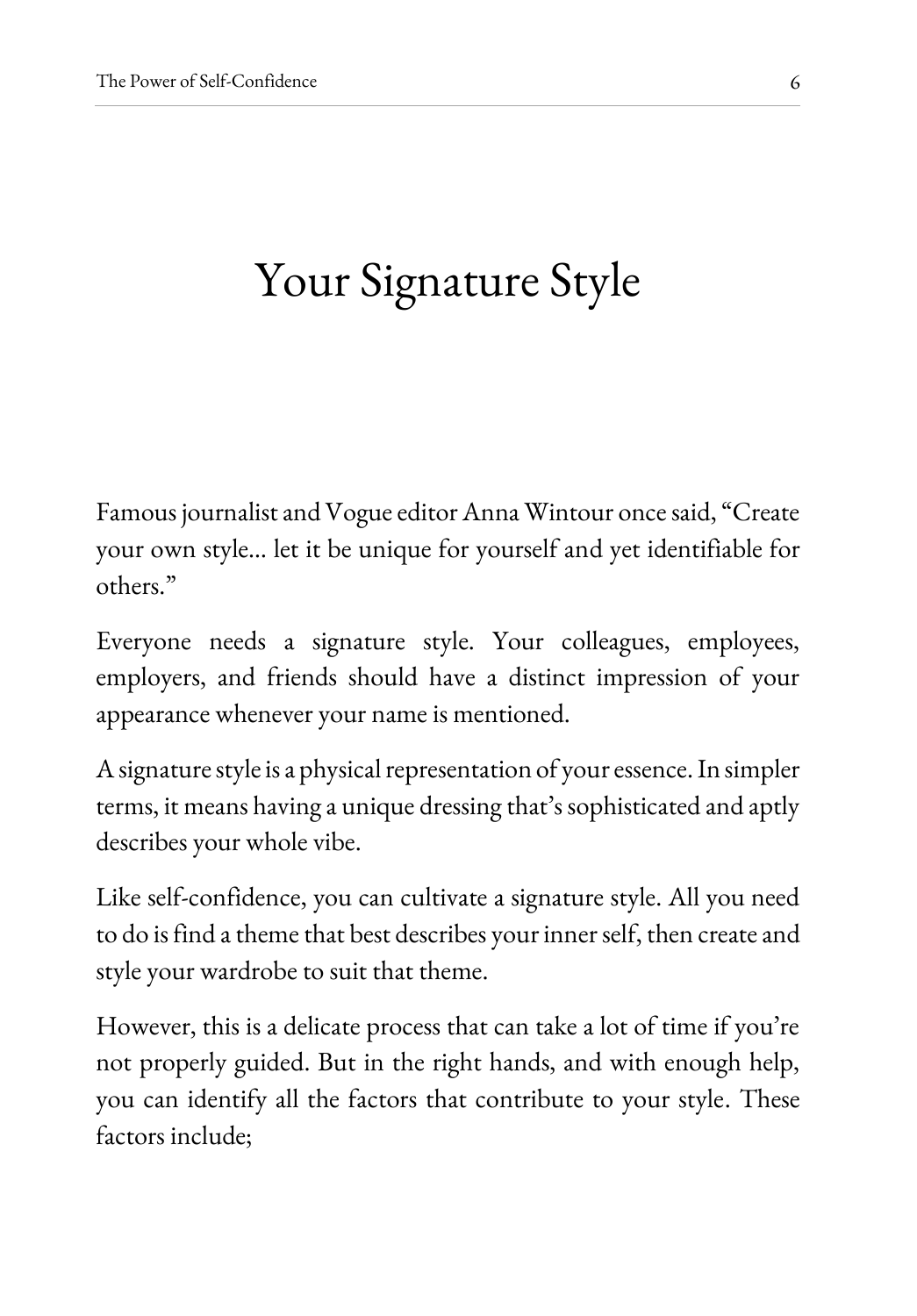- **Physical characteristics:** This involves being true to yourself, accepting the body you have, and dressing according to your body shape. When you understand your physical characteristics, you can harness the power of lines and colors to create a slimming or fattening illusion. See your body as a canvas and you the painter.
- **Wardrobe:** If you find yourself wondering what outfit you should wear for an event when you have dozens in your wardrobe, then you might have a signature style problem? This means that you have lots of clothes that do not resonate with who you are and which you're uncomfortable wearing.

The great thing about a signature style is that it reduces the headache of picking an outfit every time; this is energy efficient and saves you precious time. Also, when you have a distinct style, you know what pieces to purchase and how to throw clothes together to invent a striking look that creates a look that helps your self-esteem and confidence.

For instance, your style might revolve around neutral colors. But this doesn't mean you'll constantly wear stale brown, blue, or white clothes. With the proper styling guidance, you can find variations of your favorite neutral colors, so you don't end up looking dull. Knowing how to dress for any occasion and in colors that accentuate your essence is a veritable confidence boost. When you dress well, you have the power to own your space and your voice.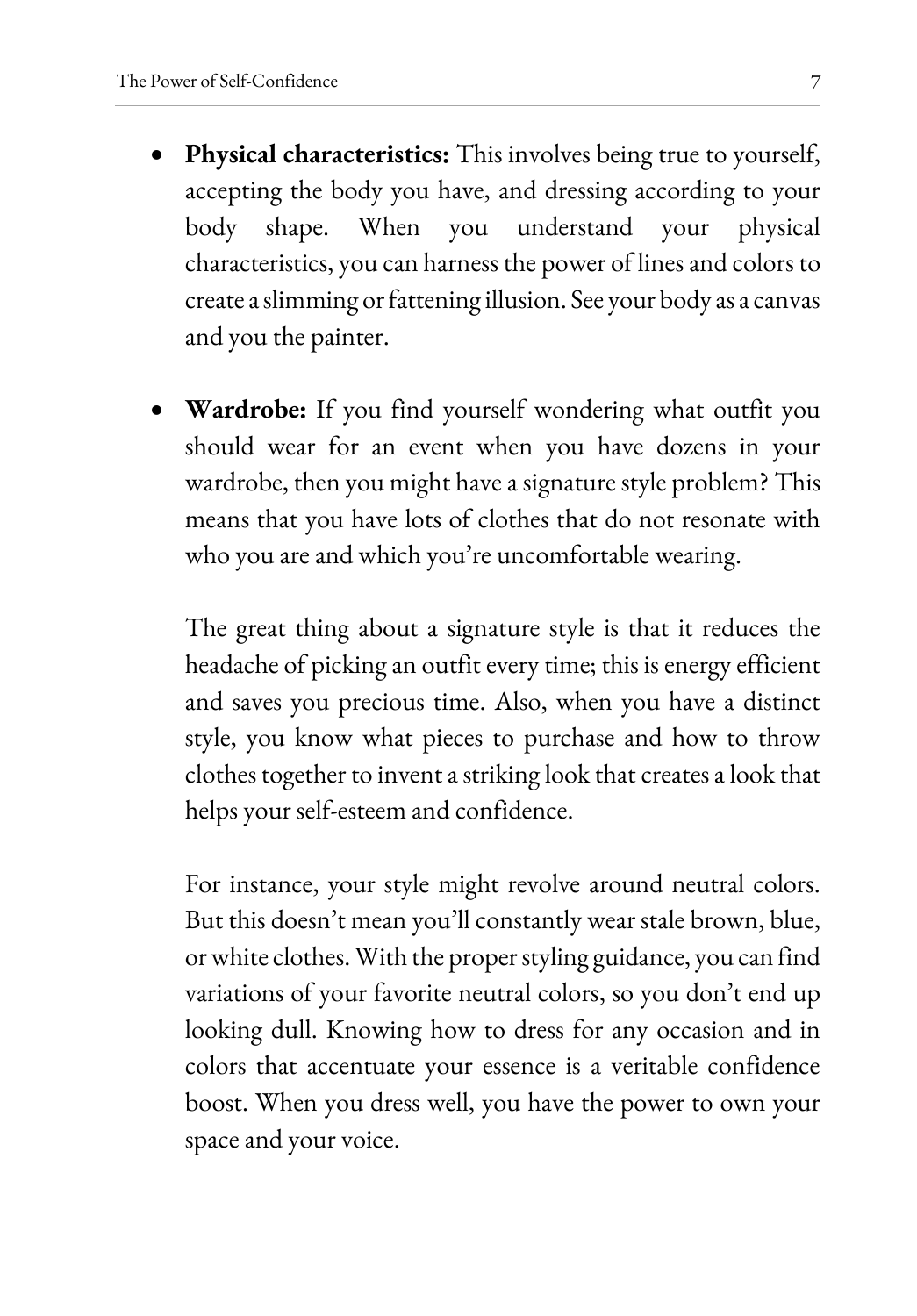**Colors and your skin undertone:** Research by the Institute for Color Research reveals people make a subconscious judgment about a person, environment, or product within 90 seconds of initial viewing and that 62 percent to 90 percent of that assessment is based on color alone.<sup>iv</sup>

These numbers indicate that color is essential in your professional and personal life. It is the key to your signature style and brand. Not every outfit will suit you, and neither will every color. It would help if you grasped the principles of the color wheel and what hues work for your skin tone, and which ones clearly don't. Be a color pilot, not a color riot.

 **Your professional brand:** When we see the words "brand" and "branding," we often associate them with products and services. However, your professional expertise can be a brand too. As a career person, your skills are a service you're selling; therefore, you need to market them right.

This is called professional branding. The Balance Careers describes professional branding as "what matters to a potential employer, networking contact, or anyone who can help you find a job or grow your career..."<sup>v</sup> It is an amalgamation of what makes you unique as a professional in your field.

To discover your professional brand, you will need to identify your strengths, values, and priorities, and expertise.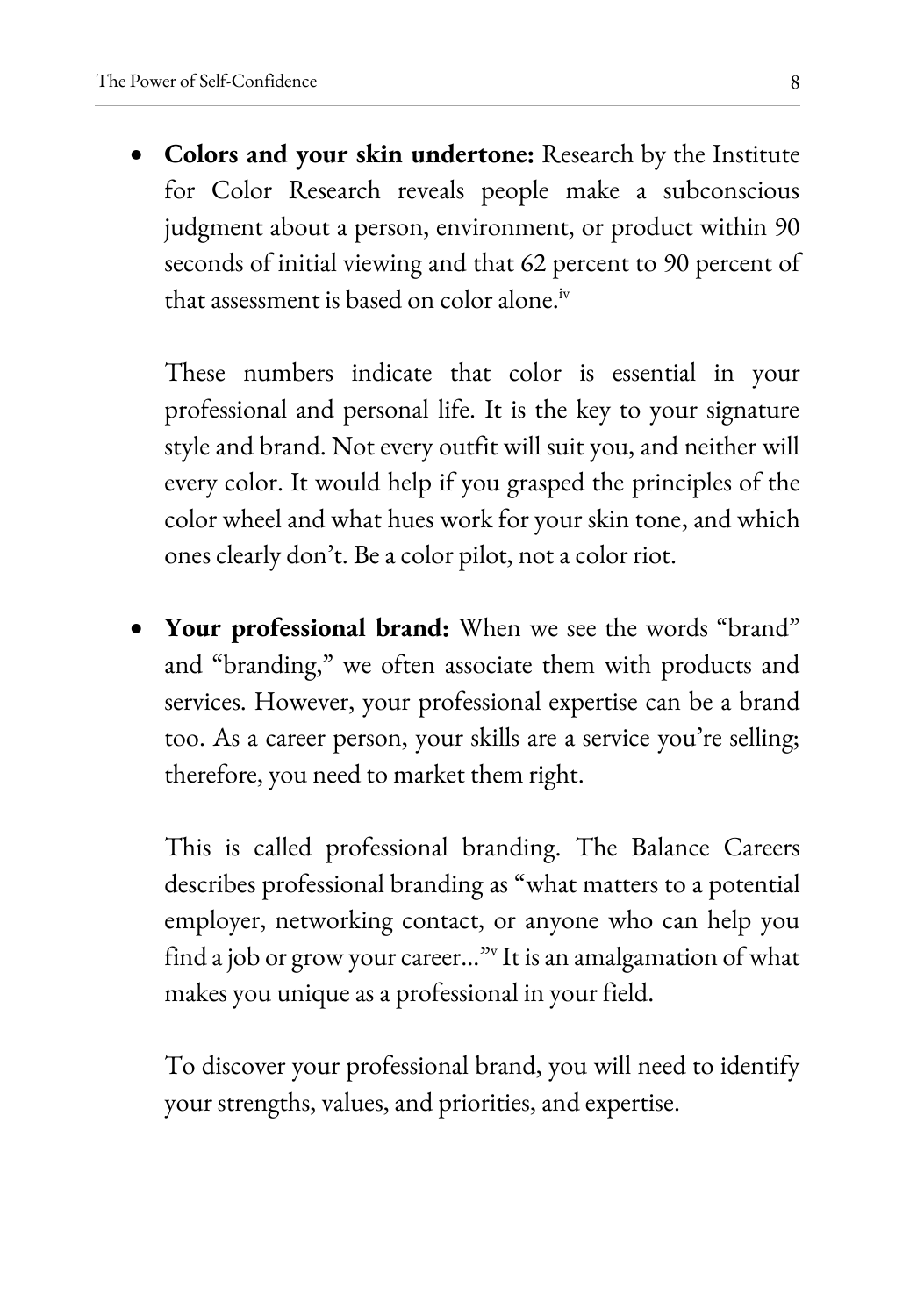These characteristics become your professional message and should be shared in your professional circle and beyond through social media and other digital platforms like Google.

However, don't be dismayed if you've not discovered your professional brand or may not be as polished as you'd like. Your personal brand is constantly evolving and requires all the help you can get.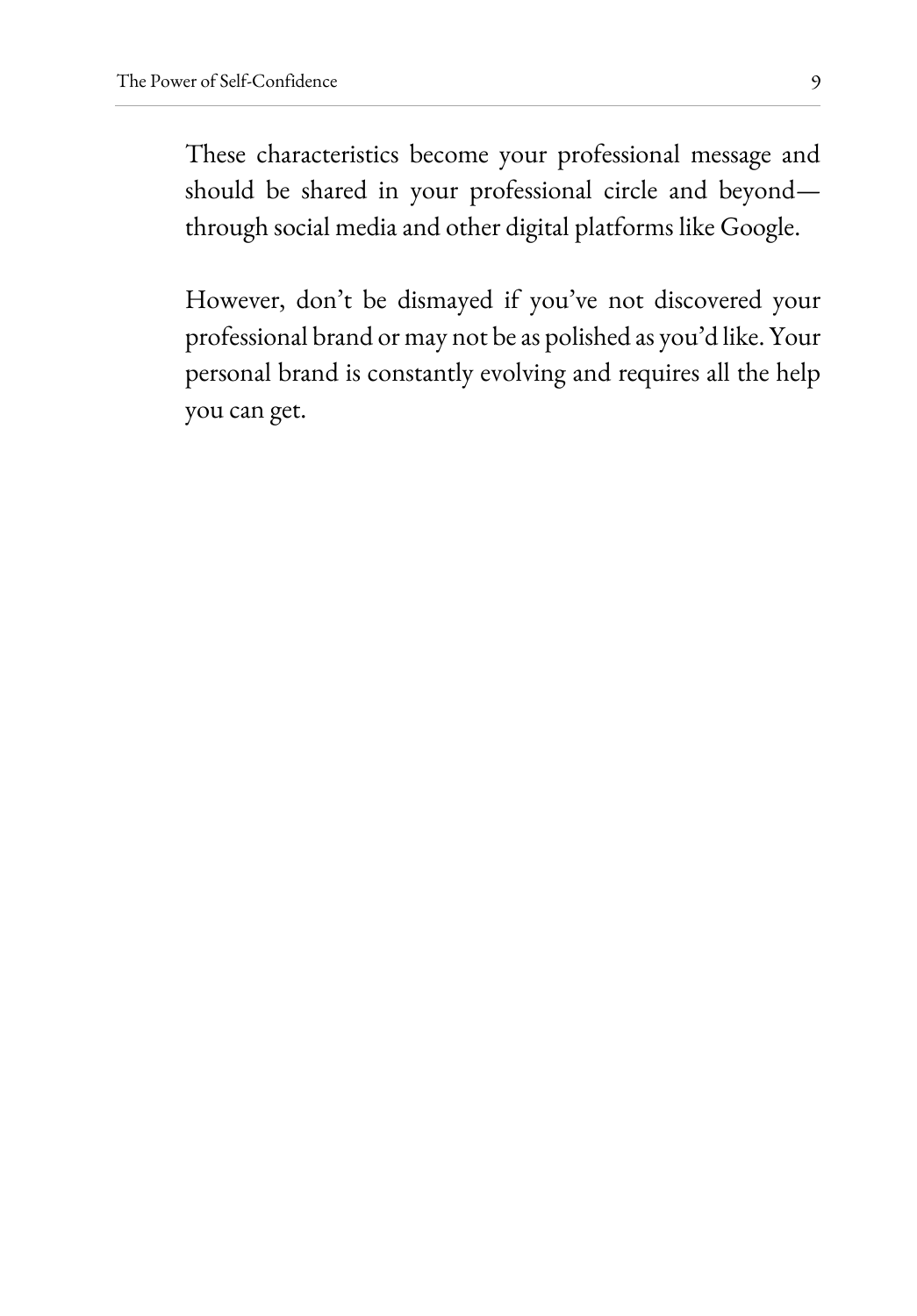### <span id="page-13-0"></span>Your Personal Brand

A personal brand is a widely accepted impression of an individual based on their achievements, experiences, personality, and actions. A personal brand is almost like a signature style but concerns itself less with clothes and more with the personal story you put out to the public.

Whether you're an entrepreneur, company executive, or MBA graduate, your brand will affect the connections you make and the opportunities you see. If your brand does not communicate value, you won't qualify for high-value prospects. And in our highly-competitive world, that's a no-no.

To build your personal brand, you will need to identify the message or impression you want ingrained in people's minds. This is the easy part. After that, you must nurture this message by maintaining an active presence on relevant platforms and engaging meaningfully with the community. To achieve this, you will need professional, one-on-one assistance. You will need someone to hold your hands to create the perfect personal brand that conveys who you are and what you have to offer to the world.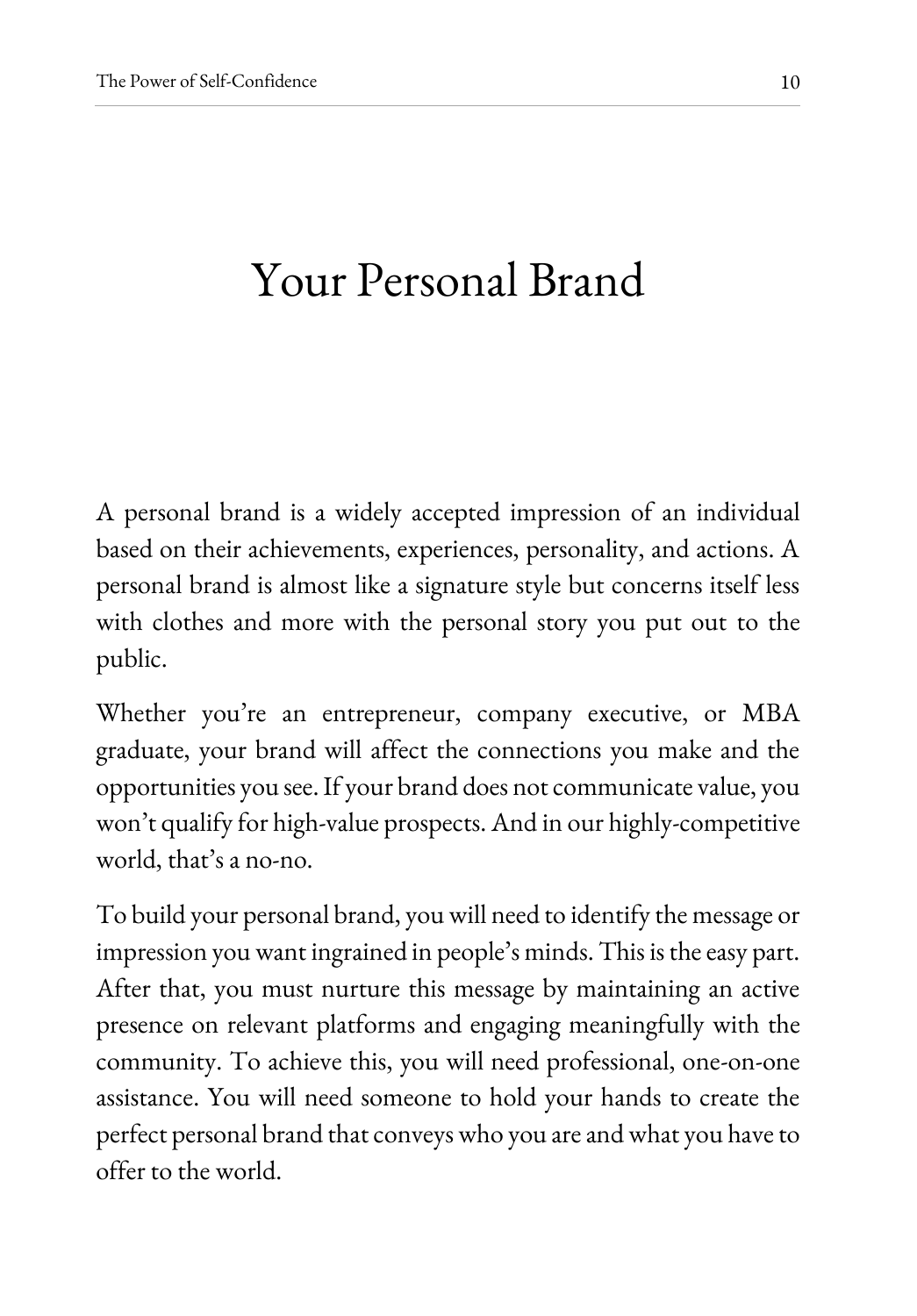# <span id="page-14-0"></span>Your Language Skills

Communication is a vital aspect of our existence as a species. Even animals have some crude methods to talk to each other. To be able to pass on a message effectively, you must know how to hold a crowd with your words. It may range from friends to a roomful of acquaintances and strangers. This can be a daunting task for many people.

However, you can teach your brain to ignore your nervousness when speaking in public. You can learn how to succinctly and efficiently lay out your points in a speech while sprinkling in anecdotes and a bit of humor too. You don't have to be an orator or an established public speaker. All you need to know is how to speak in the company of known and unknown people – with confidence.

These are a few ways you can boost your self-confidence and your life. But they can't magically become perfect overnight. Your mind needs a reset; it needs to be cold-booted from your comfort zone.

And I can help.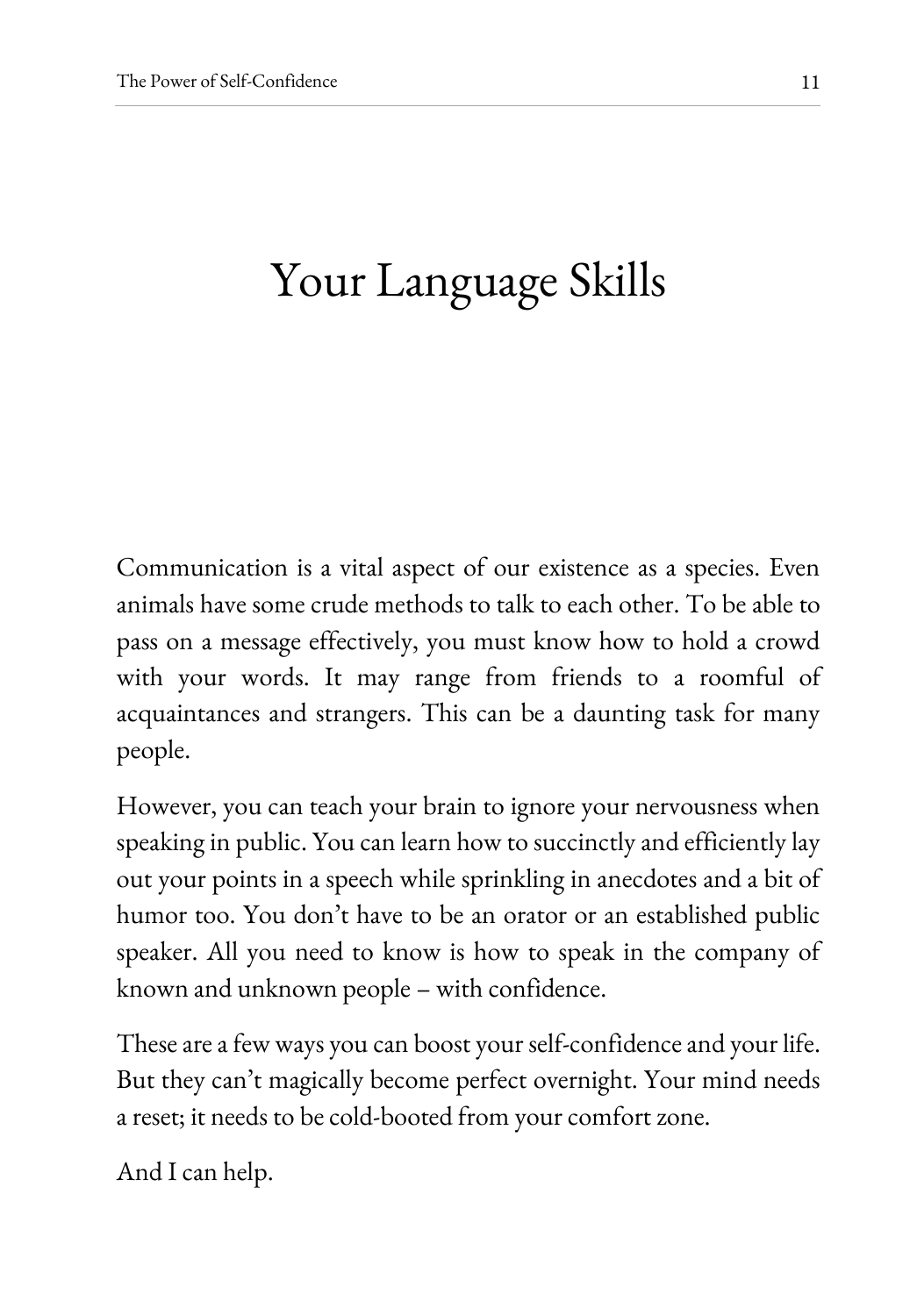Refinement Coaching is part of my signature Head-To-Toe Self-Makeover Coaching Program created to help you restructure and revitalize every aspect of your life, from the inside to the outside, to make you the best version of yourself so that you can achieve your highest and best use in life.

I believe everyone is unique, and so are our challenges. What works for Person A may not work for Person B. Hence, our one-on-one sessions provide a safe space to explore your distinct situation.

TOGETHER, we can analyze the areas that need work and create a custom plan to nurture and amplify your self-confidence.

Ready to begin? Book your [Free 30-Minute Clarity Session.](https://www.refinementcoaching.net/plans-pricing) Let's change your perspective and enrich your life.